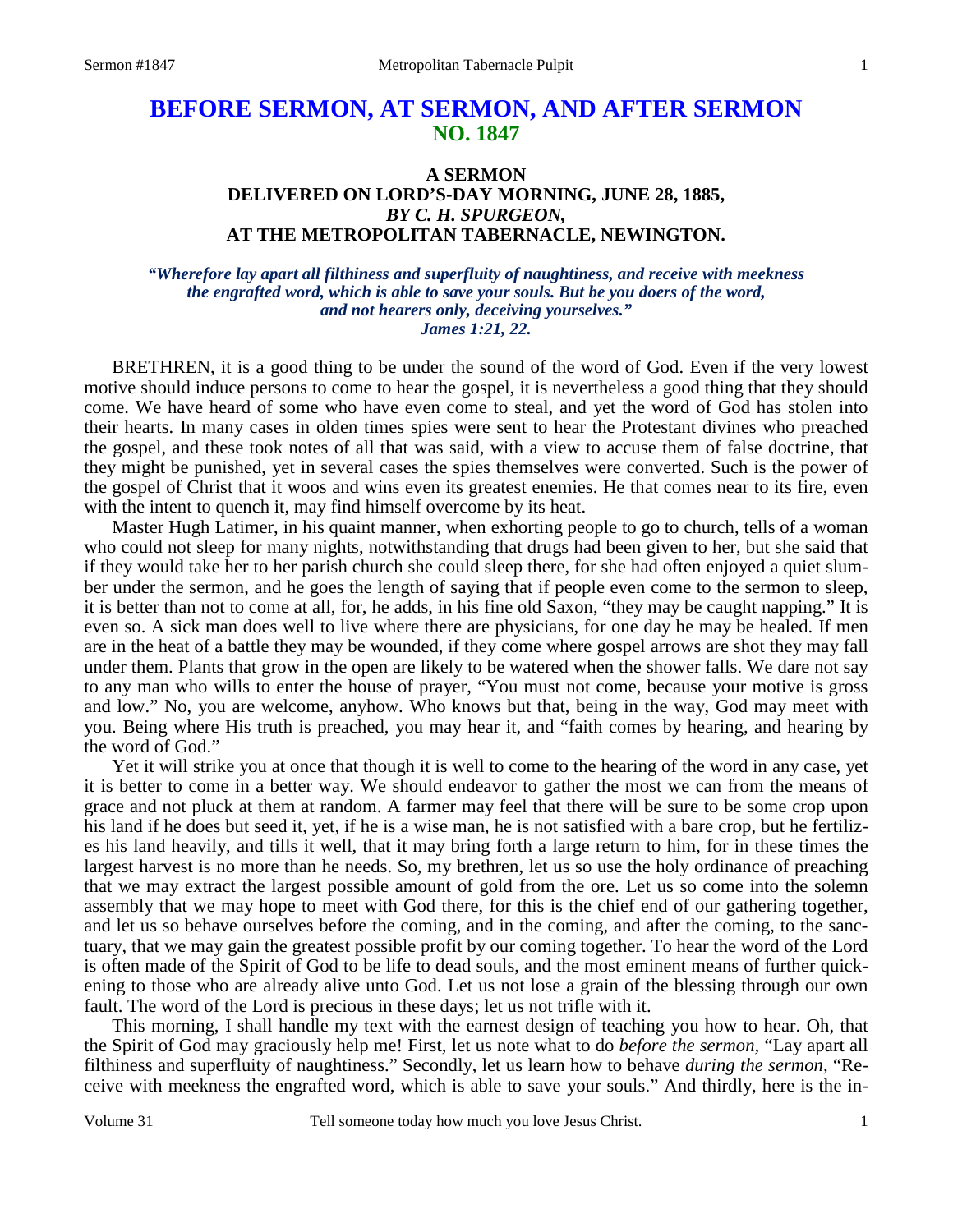struction for *after the sermon,* "Be you doers of the word, and not hearers only; deceiving your own selves."

**I.** Let us consider the fit and proper preparation for listening to the gospel, or what is to be done BE-FORE HEARING. It will strike every man who thinks about it, that there should be some preparation of the heart in coming to the worship of God, and to the hearing of the gospel. Consider who He is in whose name we gather, and surely we cannot rush together without thought. Consider whom we profess to worship, and we shall not hurry into His presence as men run to a fire. Moses, the man of God, was warned to put off his shoes from off his feet when God only revealed Himself in a bush, how should we prepare ourselves when we come to Him who reveals Himself in Christ Jesus His dear Son? There should be no stumbling into the place of worship half-asleep, no roaming there as if it were no more than going to a play house. We cannot expect to profit much if we bring with us a swarm of idle thoughts and a heart crammed with vanity. If we are full of folly, we may shut out the truth of God from our minds. We should make ready to receive what God is so ready to bestow. If he was condemned who came to the wedding feast not having on a wedding garment, what shall we say of those who habitually come into the festivals of our Lord and never think of being meet to be partakers of His royal dainties? What shall we say of those who defile the temple of God by never seeking to have their souls washed from the filthiness of their sin? Certainly there should be a serious preparation when a sinful creature draws near to the most holy God.

 Brethren, when I think of our engagements throughout the week, who of us can feel fit, to come into the holy place of the tabernacles of the Most High? I mean not into these tabernacles made with hands, but into the inner spiritual temple of communion with God. How shall we come unto God until we are washed? After traveling so miry a road as that which runs through this foul world, can we come unto God without shaking the dust from off our feet? Can we be busy with earthly cares all the six days of the week and be ready for the holy Sabbath without a thought? I think not. Even in the heathen temples before the solemn mysteries began the herald cried, "Far hence, you profane! Far hence, you profane!" and should not some herald cry to our wandering thoughts, "Far hence, vain thoughts, for God is here!" When the hour is come for drawing near unto the glorious Lord before whom angels veil their faces as they cry, "Holy, holy, holy," it becomes us to be devout and humble, holy and earnest. Yes, brethren, if we were always occupied with divine worship, if we never knew thought or care except for His glory, if we were altogether dissociated from the entanglements and defilements of the world, I should not be so earnest to speak of preparation before hearing the word, but, alas, it is not so, we are men of unclean lips and we dwell among a people of unclean lips. We have not yet come into the holy country where everyone that salutes us is either saint or angel. We have not yet cut off all the Canaanites, but we still have need to watch against them daily. Because of the sin which dwells in us and around us, we have need to wash ourselves in the laver at the tabernacle door before we may come near unto the Most High.

 There is a common consent among mankind that there should be some preparation for worship. I see the visible signs of it here today. Before the Sabbath dawned you began to prepare clean linen and brighter garments than those of common days. It is but an outward and common matter; still, within the shell there lies a kernel. Man puts off his ordinary weekday garments and puts on his best apparel for the Sabbath, because by instinct he feels that he should pay some reverence to his God. I fear this change of clothing full often degenerates into a wish to appear good before your fellow men, but the underlying meaning should be this, "I am going up this day to the worship of my God. I will not go, therefore, either in uncleanness of body or of apparel, but will put on the best raiment, that I may show respect to my God and to the assemblies of His house." My counsel to you is, cleanse your hearts rather than your garments. Go before God in newness of spirit rather than in newness of clothing. If of old the prophet said, "Rend your heart, and not your garments," so may I say today, "Put on the garments of righteousness and holiness by the grace of Christ Jesus our Lord, far rather than external garments, which do but adorn the flesh." Yet, I say, even in that change of raiment there is an admission that there should be some kind of special preparation, when we go up to hear the word of God and to worship His holy name. God grant that we may not be forgetful of such fitting preparedness.

 In making this preparation our text tells us that there are *some things to be laid aside*. What does it say? "Therefore lay apart all filthiness and superfluity of naughtiness." Some things must be removed before the word of God can be received. And what are these things? The text mentions *all filthiness*.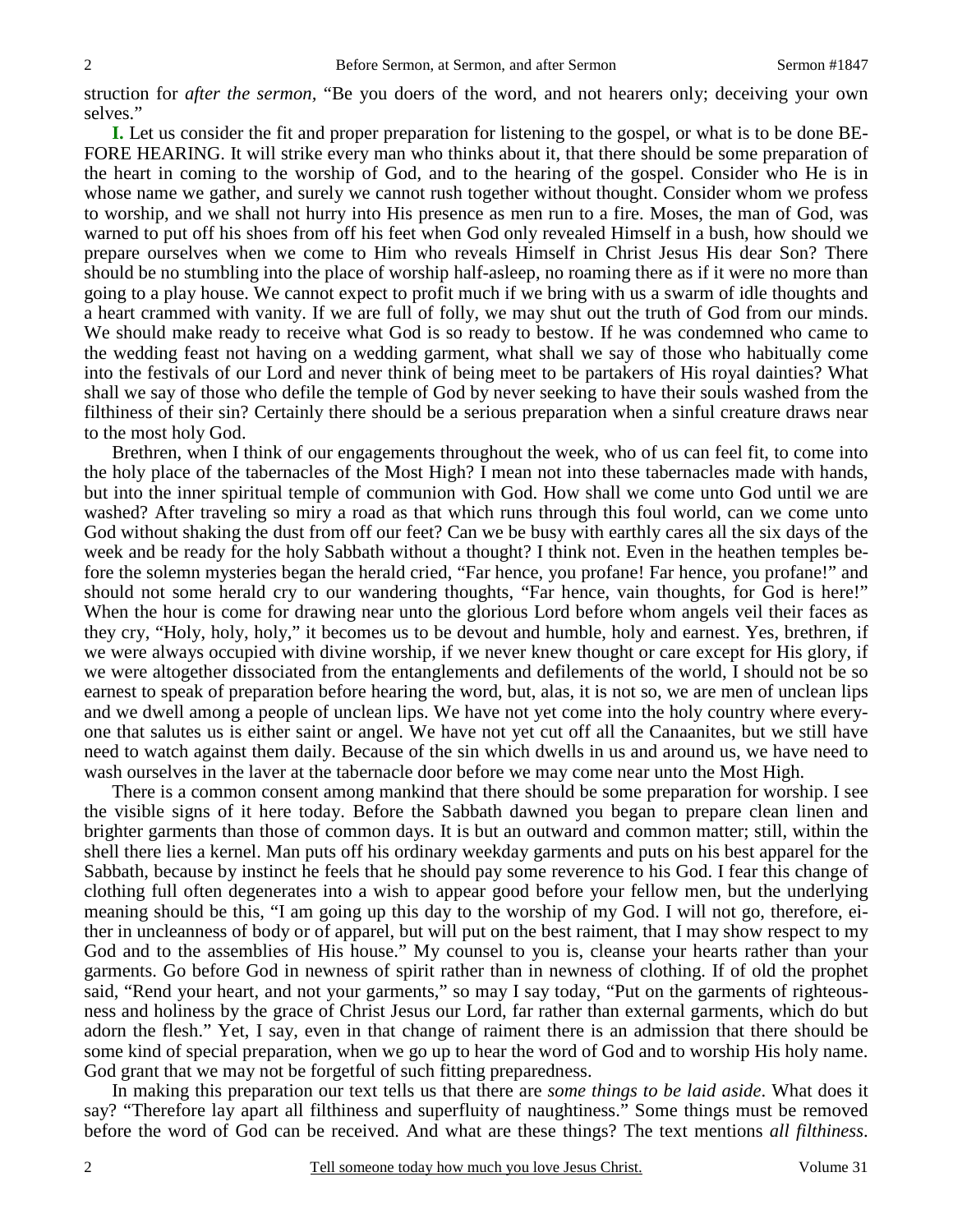Now sin of every kind is filthiness. It does not strike the most of men so, they call it pleasure, I have even known them to think it ornament. But in the judgment of the Spirit of God, who speaks here by His servant James, every sin is filthiness. In the sight of every renewed man all sin is filthiness and nothing better. Ever since the day when the Spirit of God took the scales from off his eyes, the godly man sees sin to be a *foul* thing, abominable in the sight of a holy God. Sin in the thoughts is filthiness of the thoughts, sin in words is filthiness of speech; sin in action is filthiness in life. Everywhere the transgression of the law is a foul and polluting thing, which neither God nor good men can bear. Now, brethren, in coming before God by the help of His Spirit every sin must be confessed, forsaken, and hated. By faith in the precious blood of Jesus it must be washed out, for we cannot come before God with acceptance while iniquity is indulged. We must remain apart from God till we are apart from filthiness. Filth, you know, is a *debasing* thing, meet only for beggars and thieves, and such is sin. Filth is *offensive*  to all cleanly persons. We cannot bear close contact with a person who neglects the washing of his body or of his clothes, so as to become a living dunghill. However poor a man is he might be clean, and when he is not, he becomes a common nuisance to those who speak with him, or sit near him. If bodily filthiness is horrible to us, what must the filthiness of sin be to the pure and holy God! I cannot attempt to express the abomination of sin to God. He hates it with all His soul. If we are to be acceptable before God, there must be no keeping of favorite sins, no sparing of darling lusts; no providing for secret iniquities, our service will be filthiness before God if our hearts go after our sins. He says, "Be you clean, that bear the vessels of the Lord." He would not have the vessels of His sanctuary touched with filthy fingers. Have we well considered this? Lay aside then all filthiness unless you wish to arouse the wrath of God. If we are offensive to God, all we do becomes offensive to Him. Remember how it is written, that "the Lord had respect unto Abel and to his offering: but unto Cain and to his offering He had not respect." The Lord's acceptance is first, to the person, and then to the sacrifice—to Abel first, and to his offering afterwards. If God has no delight in a man's person, then has He no delight in his services. Think not, you unclean, that your hymns and praises, however sweetly they are sung, can be music in His ear! Think not that your forms of prayer can ever ascend like sweet perfume before Him; they are a stench to Him and an abomination, so long as you yourselves are not washed from your filthiness. The filthiness of sin is to be put aside if we would hear the word aright.

 Moreover, sin is not only offensive, but it is *dangerous*. We have learned at last, I hope, though some are still ignorant of the fact, that filthiness means disease. Men begin to see that unless we are clean we cannot be healthy. He who harbors filth is making a hot-bed for the germs of disease, and thus he is the enemy of his family and of his neighborhood. The filthy man is a public poisoner, a suicide, and a murderer. Sin is the greatest conceivable danger to a man's own soul, it makes a man to be dead while he lives, yes, corrupt before he is dead. Sin is a mortal disease, and he that bears it about him is not far from hell, while he continues to love it, he can never enter heaven. Will you come before God and tread His courts with this leprosy upon your foreheads? Will you bring your infectious diseases into His temple? They must be laid apart. Oh, for grace to do this!

 There are at least three sins that are intended here, and one is *covetousness*. Hence the desire of unholy gain is called filthy lucre, because it leads men to do dirty deeds which otherwise they would not think of. If the lust of wealth enters into the heart, it rots it to the core. The apostle cries, "Your gold and your silver are cankered," truly, the man becomes cancered and cankered too. Now when a man's heart is full of filth, when the desire to get gain and to get it anyhow, is strong on a man, he is in a very unfit condition to profit by hearing the gospel. You cannot get the gospel into him; a golden bolt fastens the door. He is somewhat in the condition of the sea captain I have heard of who went out after whales, and when he landed and heard the gospel preached, he said to the man of God, "Sir, it was of no use your preaching to me, for all the while I was thinking about where I should find a whale. There is no room for anything else in my mind but whales. I must have whales, and for the time I can think of nothing else but whales." So it must be with the man who is hot for gain; his farm and his merchandise are in his heart crowding out everything else. He who has a stall in Vanity Fair is in an unfit state to buy the truth, since his merchandise is vanity. A covetous man is an idolater, and cannot receive the gift of God till he has mastered his bosom sin. He is too foul to draw near to the Lord. God help him to escape from the idolatry of riches.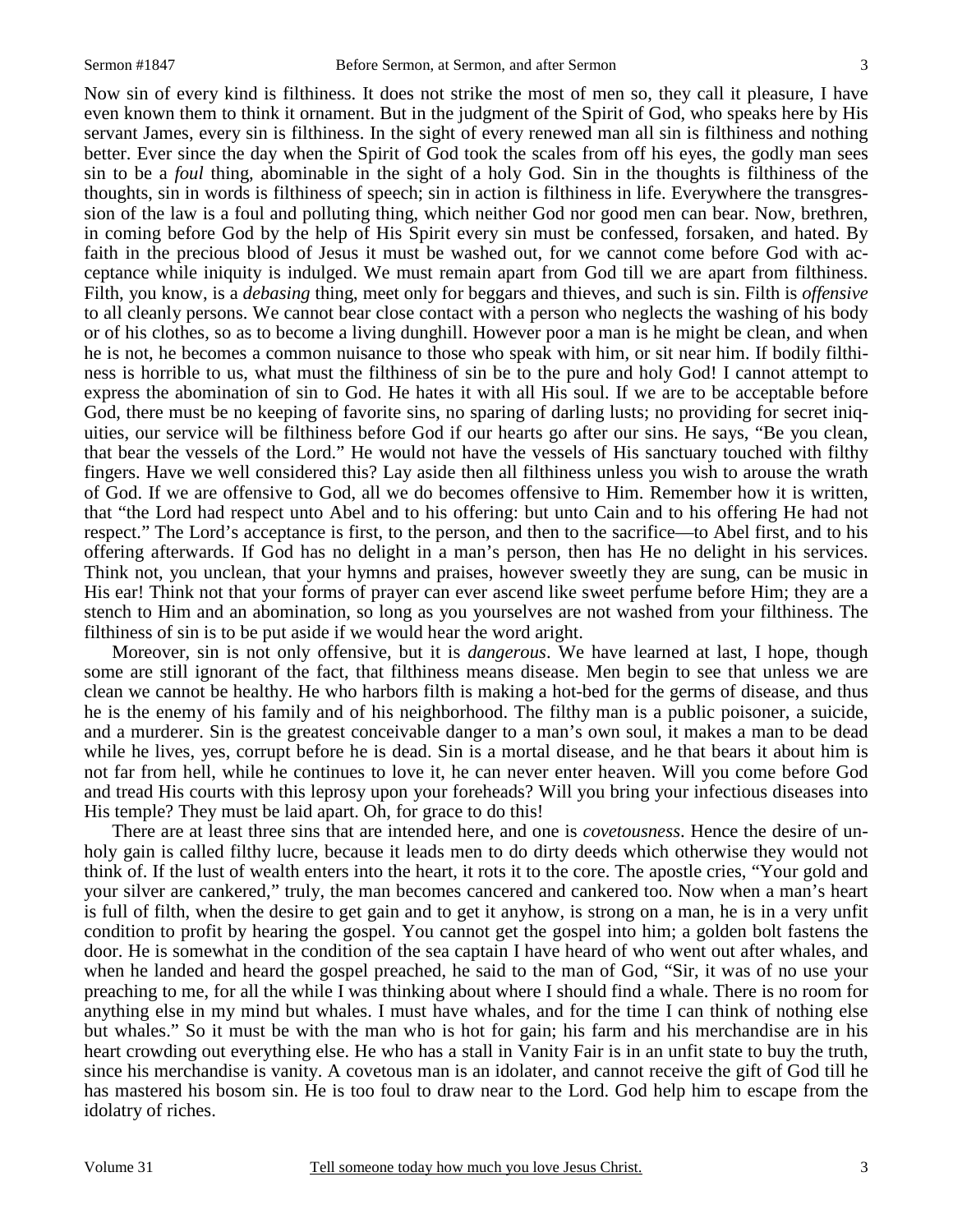Then, with peculiar correctness, *lustfulness* may be spoken of as filthiness. I need not enlarge. Does not nature itself teach us that the indulgence of our animal passions, whatever form that indulgence may take, whether of drunkenness or lewdness, is a condition that makes a man unfit for the reception of the pure word of God? How should spotless purity come and dwell with that man whose life is brutish indulgence? How should the thrice holy Spirit come and dwell in that heart which is a den of unclean desires? Did the men of Sodom profit by the teaching of Lot? Shall a man come from the chamber of lust to the house of the Lord? No, brethren. We must lay apart all filthiness if we are to worship God in spirit and in truth.

 But in the connection of my text the filthiness meant is especially *anger*. Read it, and you will see. "The wrath of man works not the righteousness of God; wherefore lay apart all filthiness." Some persons when they are angry will say things that never ought to be repeated, or even said for the first time. It was so no doubt in James's day even more than in our own, then angry men let fly horrible epithets and abominable insinuations which were indeed a superfluity of naughtiness. Now, the child of God is to subdue his anger, wrath, and malice. How can you accept the word of peace while you are at enmity with your brother? How can you hope to find forgiveness under the hearing of the word when you forgive not those who have trespassed against you? We would have you pray before you come into this house on the Sabbath morning or evening, and see to it that you come in the spirit of gentleness and meekness, only thus will you receive the engrafted word. The wrath of man is so filthy a thing, that it cannot work the righteousness of God nor is it likely that the righteousness of God will be worked in the heart that is hot like an oven with passion and malice. A revengeful, bitter, and malicious spirit is little likely to imbibe the sweet forgiving spirit of the gospel. God help us, then, to lay apart all filthiness, and especially all enmity.

 But it is added, *"and superfluity of naughtiness."* What does that mean? Any kind of naughtiness in a child of God is superfluous; iniquity ought not to be within him. "Superfluity of naughtiness," or the outpouring of evil, is unnecessary; it is an excrescence upon a child of God. The phrase here used differs not in meaning from the first epithet of the text; it gives another view of the same thing. You have seen a rose tree which, perhaps, was bearing very few roses, and you half wondered why. It was a good rose, and planted in good soil, but its flowers were scanty. You looked around it, and by and by you perceived that suckers were growing up from its roots. Now, these suckers come from the old, original briar, on which the rose had been grafted, and this rose had a superfluity of strength which it used in these suckers. These superfluities, or overflows, took away from the rose the life which it required, so that it could not produce the full amount of flowers which you expected from it. These superfluities of naughtiness that were coming up here and there were to the injury of the tree. Children of God, you cannot serve the Lord if you are giving your strength to any form of wrong, your naughtinesses are springing from the briar stock of your old nature, and the best thing to do is to cut off those suckers and stop them as much as possible, so that all the strength may return into the rose, and the lovely flowers of grace may abound. Oh, that God's people, when they come up here on the Sabbath day, may first have undergone that divine pruning which shall take away the superfluity of naughtiness, for there cannot be grafting without a measure of pruning. The gardener takes off from a certain part of the tree a shoot of the old stock, and then he inserts the graft. There must be a removal of superfluities in order that we may receive with meekness the engrafted word, which is able to save our souls. This is what is to be put away.

 The garments spotted with the flesh and infected with disease are to be taken off and *laid apart*. We are to wear them no more, if we desire to profit by the word which we hear. We are not to lay *up* these to put them on again, but lay them *apart* among the offal of Tophet's fire, with the strong desire never to touch them again. To the fires we condemn these filthy things. What have we to do with filthiness, now that we have been begotten by the will of God to be the first fruits of His creatures? You who are the children of a holy God, what have you to do with naughtiness, or any such superfluity? God help you to shake off sin as Paul shook off the viper into the fire.

 Why is this? Why is a man as he comes to hear the gospel to see to this? I take it because all these evil things *preoccupy* the mind. Whether it is covetousness, or lewdness, or anger, in addition to the pollution which these bring, they also possess the thoughts, so that they are not likely to be blessed while hearing the word. These are the rocks which prevent the seed from entering the mind, these, the birds which devour that which is sown, these the weeds which choke the upspringing shoots. Wherefore lay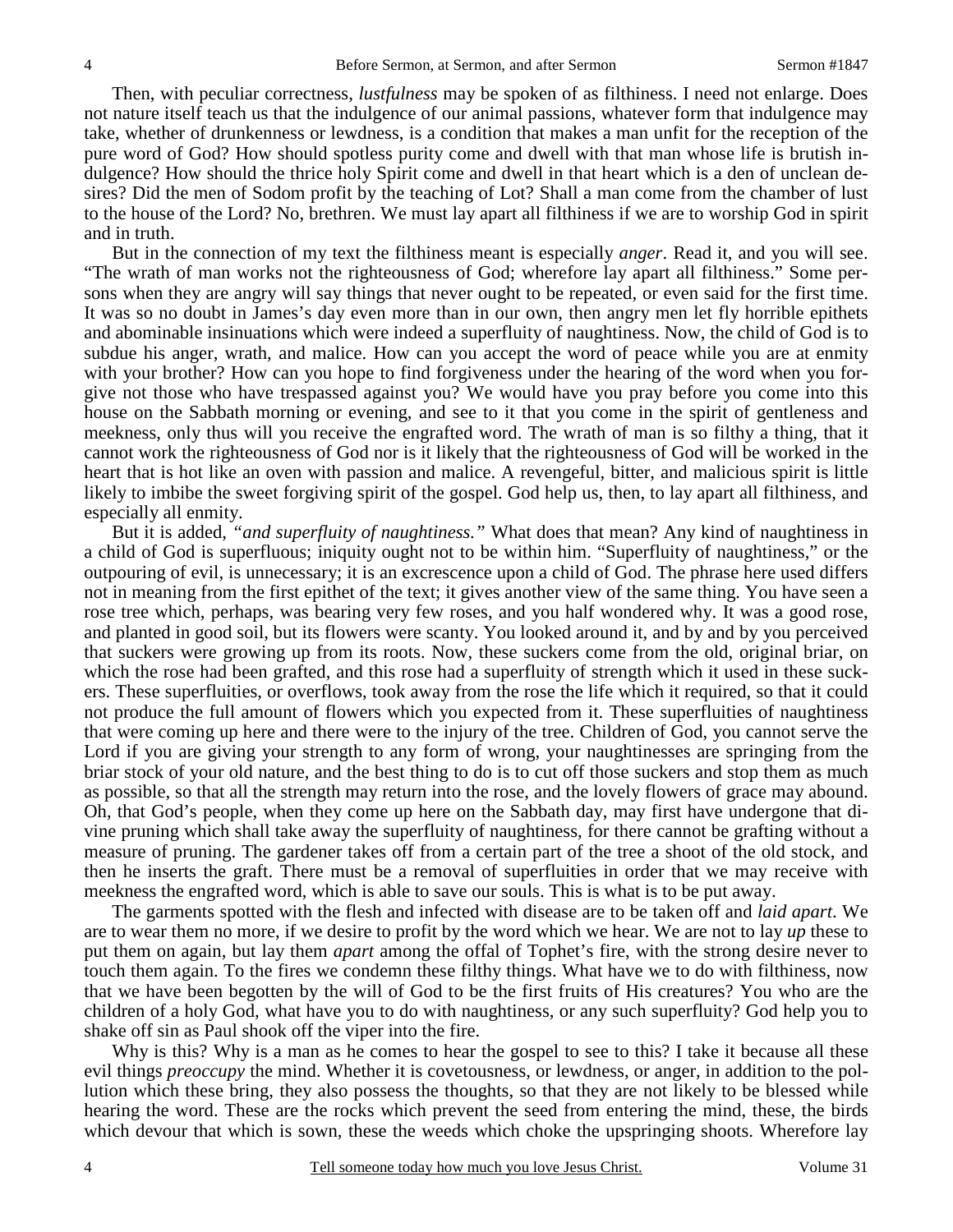these aside. If you bring your measures to this place filled to the brim with chaff, how can you expect to have them filled with wheat? If we come here with this filthiness about us, how can we expect that the pure and incorruptible word shall be sweet to us?

 Moreover, sin *prejudices* against the gospel. A man says, "I did not enjoy the sermon." How can you? What have you been enjoying during the week? What flavor did last night leave in your mouth? "I cannot bear that man," says one, and if you could, it would be evidence that the man was not faithful. Can Ahab love Elijah? I remember seeing one get up and go out in hot indignation at what I had said, which happened to come personally home to him, though the man was a stranger to me. What I had said was the pure truth of God, and I could not be sorry that an ill-living man was indignant at it, since this was the only homage that such as he could pay to purity. Had he but known it, there was therein a manifestation to himself of what his nature was, and in what condition he was. Do you think Christ's servants desire to please those who will not please God? "Oh," said one to a Puritan divine, "my lord heard you this morning, and he is mightily offended at your remarks upon profane language, for my lord is given to drop an oath now and then in his ordinary speech." What said the Puritan divine? He answered, "Sir, if your lord offends my Lord, then your lord ought to be offended, and I cannot say less than I have said." If any men are offended with the gospel it is because they themselves offend God. It is almost invariably the case that when persons grow skeptical who once professed to be religious, and begin picking at this and that, there is a secret evil in their lives which they thus try to cover from their own consciences. The devil tempts them to rail at the ministry because the gospel presses hard upon their guilty consciences, and makes them feel uneasy in their sins. If you are to hear God's word with pleasure and profit to yourselves, you must "lay apart all filthiness and superfluity of naughtiness," for these things will prejudice you against the word of God, and render you incapable of that lively appreciation of it which is so needful to profiting thereby. God bless these words of mine, and may many of you who have come carelessly here at different times, henceforth seek to come with preparedness into the assembly of God's people.

**II.** Secondly, I will talk a little about DURING HEARING. How shall we act while listening to the Word? "Receive with meekness the engrafted word, which is able to save your souls." The first thing, then, is *receive*. That word "receive" is a very instructive gospel word; it is the door through which God's grace enters to us. We are not saved by working, but by receiving, not by what we give to God, but by what God gives to us, and we receive from Him. In the hearing of the word there should be a receiving of it, not into the ear only, but into the understanding, into the heart, into the conscience, together with a laying-up of this good treasure in the memory and the affections. You must receive the word, or it cannot bless you. For, look, sirs, the word of God is a feast, but what comes of it if a man only looks at the banquet? Shall he not go away as empty as he came if he does not receive it? The preaching of the word is as a shower from heaven, but what happens to the soil if the raindrops fall, but none are absorbed into the soil? Of what avail is the shower if none is drunk in by the thirsty furrows? A medicine may have great healing power, but if it is not received, then it does not purge the inward parts of the body. There must be a receiving of any good thing before the goodness of it can be ours. I do love, when I read the Bible, or hear the word, to throw the doors of my soul wide open, yes, and to open all the windows of my heart. My soul cries, "Come in, most blessed Spirit; come in, divine Life. You shall not say there is no room for You in the inn, come, take possession of every chamber of this house of mine, and be Master of it from now on and forever." I pray you, my brethren, do not block up your souls against the incoming tide of the gospel. On the contrary, break down the dams, and let the river flow into you till you are filled with it. Receive the word. Many men are not profited by the word, because it does not penetrate them, but is like water flowing down a slab of marble. Truth must soak into the heart if it is to bless the heart. May the blessed Spirit give us a sweet receptiveness of the truth, for otherwise it is of no avail to hear it.

 Then it is added, "receive *with meekness."* Many do not receive the gospel because they are not of a meek and teachable spirit. They come up to God's house, but the only seat they will occupy therein is the judgment seat. One would imagine them to be the god of God by their bold talk. Judge not the word of God, I charge you. You may judge *me* as you like, small matter shall that be to me, for we are not anxious as to men's judgment, but our judgment is with the living God. If the preacher truly declares the word of God, woe unto the man who sits in judgment upon it, this same word shall judge him at the last great day. We stand at the bar to be tried by God's word, and searched, and sifted, but woe unto us if,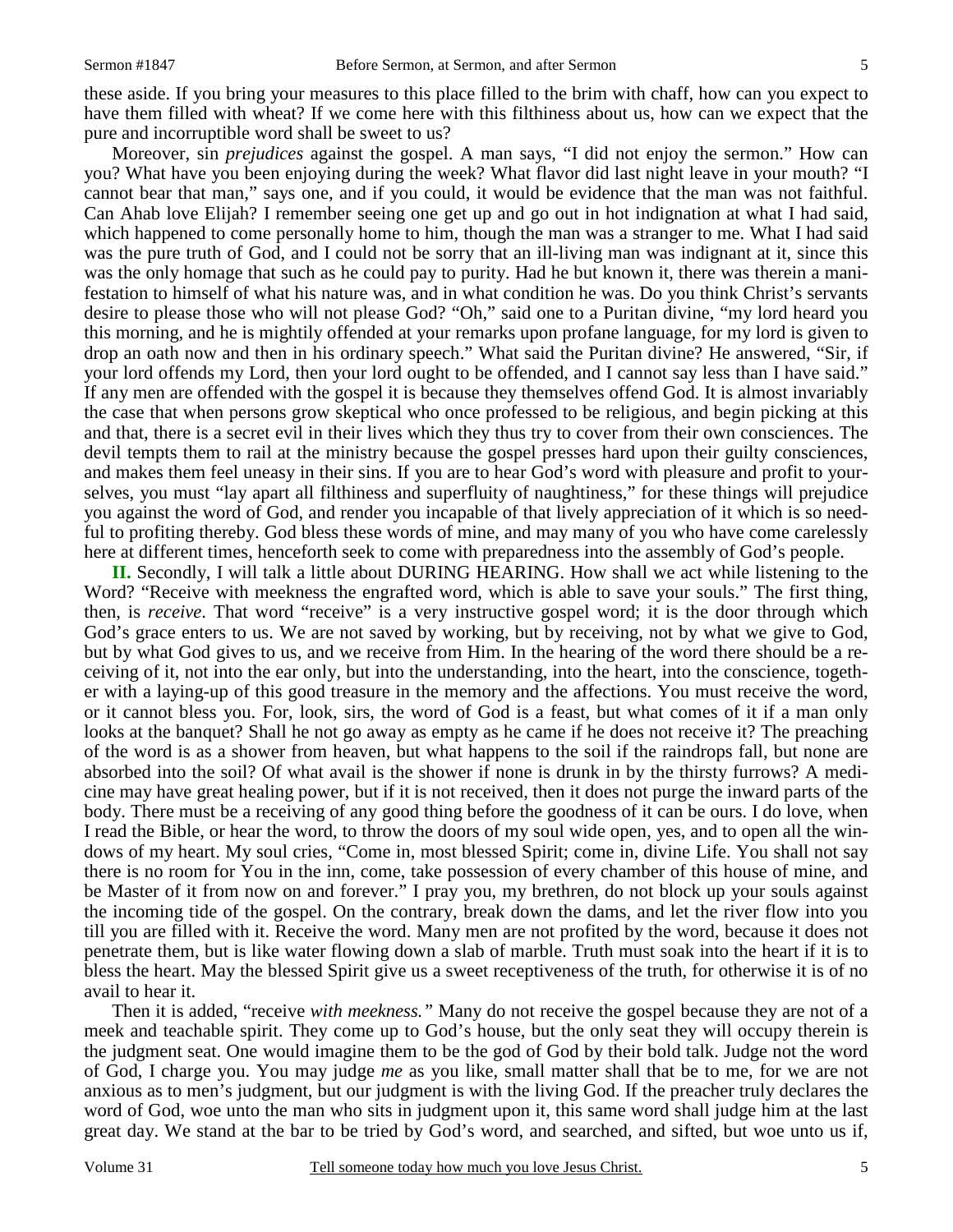rejecting every presence of meekness, we ascend the tribunal, and summon God Himself before us. The spirit of critics ill becomes sinners when they seek mercy of the Lord. His message must be received with teachableness of mind. When you know it is God's word, it may upbraid you, but you must receive it with meekness. It may startle you with its denunciations, but receive it with meekness. It may be there is something about the truth which at the first blush does not commend itself to your understanding, it is perhaps too high, too terrible, too deep, receive it with meekness. This is not the spirit of the present age, but it is the spirit which the living God requires of us. It is by receiving with meekness that we receive the truth in the power of it, and so it is able to save our souls. Except you are converted, and become as little children, you cannot enter into the kingdom of heaven. The door of heaven is open to those who sit at Jesus' feet, and learn of Him. You are not His servant unless He is your Master. You cannot be said to be His disciple if you question His teaching, for in the questioning of Christ's teaching lies the rejection of His Person. To doubt Jesus is treason against the authority He claims over every human heart. Receive with meekness if you would be blessed with grace.

 What is this which is to be received? "Receive with meekness *the engrafted word."* We are not bidden to receive with meekness men's words, for they are many, and there is little in them, but receive with meekness God's word, for it is one, and there is power in each word which proceeds out of His mouth. One word of God created the heavens and the earth, by the word of God the heavens still stand, one word of His shall before long shake not only earth but also heaven, therefore, hear with meekness that word; that word which testifies of sin, and of its sure punishment; that word which testifies of grace most large and free, and of an atonement provided by the Only Begotten Son of the Father, by which sin is put away in consistency with justice and holiness. Receive with meekness the word of the Lord in its entirety and unity. Reject no part of it, but receive the whole.

 Any little particle of God's word, so far as we know it, is precious, and should be highly esteemed by us. The odds and ends, and corners, and fragments of the divine word are to be received by you and by me, and there is a lack of meekness in us if we begin to pick and choose, and cut and carve the divine word. Who are we that we should say, "This or that is not essential"? Who are you, O man, that you should decide what is essential or otherwise? He who gave the word did not write trifles. It is essential that you receive the word of the Lord as supreme and perfect, and it is essential that you are lost if you do willfully reject any portion of that which the Most High deigns to reveal to men. Receive with meekness the one, only, and indivisible word of the Lord.

 It is called "the *engrafted* word." The Revised Version has "the implanted word," which is, perhaps, more literal than the Authorized translation, and it puts in the margin, "the inborn word," which gives another idea, and yet conveys a like sense. I will keep to our old and well-beloved version, and read it "engrafted word." When a graft is to be made, the first thing is to make a cut or gash. Nobody ever received the word of God into his heart to be engrafted there without being cut and wounded by the truth. It needs two wounds to make a graft, you wound the tree, and you wound that better tree which is to be grafted in. Is it not a blessed grafting when a wounded Savior comes into living contact with a wounded heart? When a bleeding heart is engrafted with a bleeding Savior? Engrafting implies that the heart is wounded and opened, and then the living word is laid in and received with meekness into the bleeding, wounded soul of the man. There is the gash, and there is the space opened by it. Here comes the graft, the gardener must establish a union between the tree and the graft. This new life, this new branch, is inserted into the old stem, and they are to be livingly joined together. At first they are bound together by the gardener, and clay is placed about the points of junction, but soon they begin to grow into one another, and only then is the grafting effectual. This new cutting grows into the old, and it begins to suck up the life of the old, and change it so that it makes new fruit. That branch, though it is in the grafted tree, is altogether of another sort. Now we want the word of God to be brought to us in a similar fashion, our heart must be cut and opened, and then the word must be laid into the gash till the two adhere, and then the heart begins to hold to the word, to believe in it, to hope in it, to love it, to grow to it, to grow into it, and to bear fruit accordingly. "Christ lives in me," said the apostle. Is not that a wonderful thought? The daily incarnation of Christ in the believer, or in other words, the new eternal life, living in us, and producing fruit after its own kind, while we live in it, and the fruit is our own. Christ is come in all the newness of His life, and is living in me. Oh, blessed grafting! "Receive with meekness the engrafted word."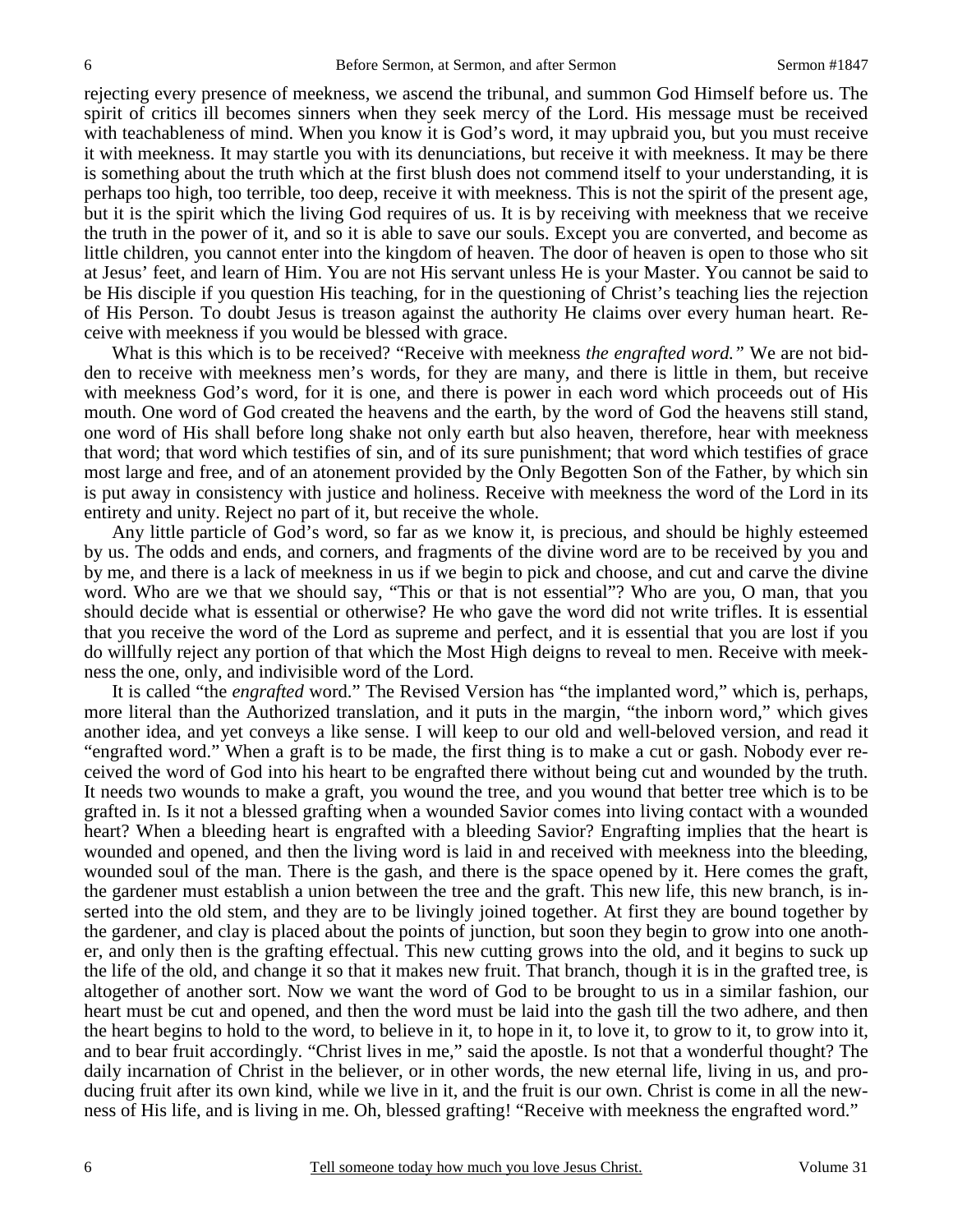Once more, you are to receive it by faith, for you are to regard the word as being *able*. Believe in the power of God's word; receive it as being fully able to save your souls from beginning to end. Two ways it does this, by putting away your sin as you accept the blood and righteousness of Christ, and by changing your nature as you accept the Lord Jesus to be your Master and your Lord, your life and your all. There is such potency in the word of God, that if it is received into the heart, it will effectually save the soul, it will not merely give you a hope of being saved, but really save you, save you now, save you through life, save you to all eternity. Oh, with what ears ought men to listen to a word which can save their souls! With what open mouths ought they to drink in this living water! How wisely might we wish to be like sponges, to suck it all up, or like Gideon's fleece, to be saturated with the dew of heaven! How we ought to wish to be like the plowed ground which is broken up and pulverized, so that every drop that falls may soak into it! Oh, that the new life that is come to us would put out the old life of the flesh, so that our life should no longer be after the old fashion, but in all newness of power! Let us rejoice to have the word engrafted in us.

 This is how to behave at sermon. Oh, what need have we of the Holy Spirit to help us to hear the truth as well as to prepare us before we hear it!

**III.** Lastly, and very briefly, let us think of AFTER THE SERMON. "Be you doers of the word, and not hearers only, deceiving yourselves."

First, the command is *positive*—"Be you doers of the word." Oh, dear sirs, I come to this pulpit oftentimes and speak with you, but as I come here my heart is more and more burdened with this desire, that mine may not be an unprofitable ministry to you. I shall be useless to you unless you are doers of the word as well as hearers. Sirs, you have heard about repentance and the putting away of filthiness; repent, then, and let your filthiness be put away. May God the Holy Spirit lead you to do so—not to hear about it, but do it. You have heard us preach continually concerning faith in the Lord Jesus Christ, and you know all about believing, but have you believed? Sirs, have you believed? If not, to what avail is it for us to cry, "Believe on the Lord Jesus Christ, and you shall be saved"? We are to admonish you concerning all those blessed duties which spring out of that living faith which works by love, but it is nothing to hear about these virtues unless you possess them. Doing far surpasses hearing. I believe that with a very little knowledge and great doing of what we know, we may attain to a far higher degree of grace than with great knowledge and little doing of what we know. The man who knows how to keep shop makes no profit by his knowledge if he does not keep any shop. The doctor who knows how to cure the sick is not therefore a healer if he never has a patient. The man, who knows how to teach children but never teaches them, is not an instructor of youth. If a schoolmaster teaches the little he does know, he may be a better teacher than a great philosopher who keeps all his wisdom to himself. We value clouds by their rain, and men by their actual doings. The world is always looking to the church, not so much to hear her teachings as to see her doings. Few ask, "What is the doctrine taught at such a meeting house?" The ungodly world cries, "Forget the doctrine. What good is done there?" If the people who attend there are mean, false, and hypocritical, the world condemns the tree which yields such fruit. The bulk of men do not read the Bible, but they read you, and if they do not come to hear the minister preach the gospel, yet they say, "These people who hear him are no better than other people, and why should we trouble to go and listen to him?" The minister gets the blame which should rightly belong to those who are hearers but not doers of the word. Oh, may the Eternal Spirit work in us all to will and to do of His own good pleasure! There is nothing done by these Sundays, there is nothing done by these pulpits, there is nothing done by these pews, there is nothing done by these vast gatherings, unless our hearers are doers of the word. Practice is the harvest; the rest is but the plowing and the sowing.

 Observe that the command is put *negatively,* the text says, "not hearers only." Those who are hearers only are wasters of the word. What poor creatures hearers are, for they have long ears and no hands! You have heard of him who one day was discoursing eloquently of philosophy to a crowd, who greatly applauded him. He thought he had made many disciples, but suddenly the market bell rang, and not a single person remained. Gain was to be made, and in their opinion no philosophy could be compared to personal profit. They were hearers till the market bell rang, and then, as they had been hearers only, they quit the hearing also. I fear it is so with our preaching, if the devil rings the bell for sin, for pleasure, for worldly amusement, or evil gain, our admirers quit us right speedily. The voice of the world drowns the voice of the word. Those who are only hearers, are hearers but for a time. Some of those now before me